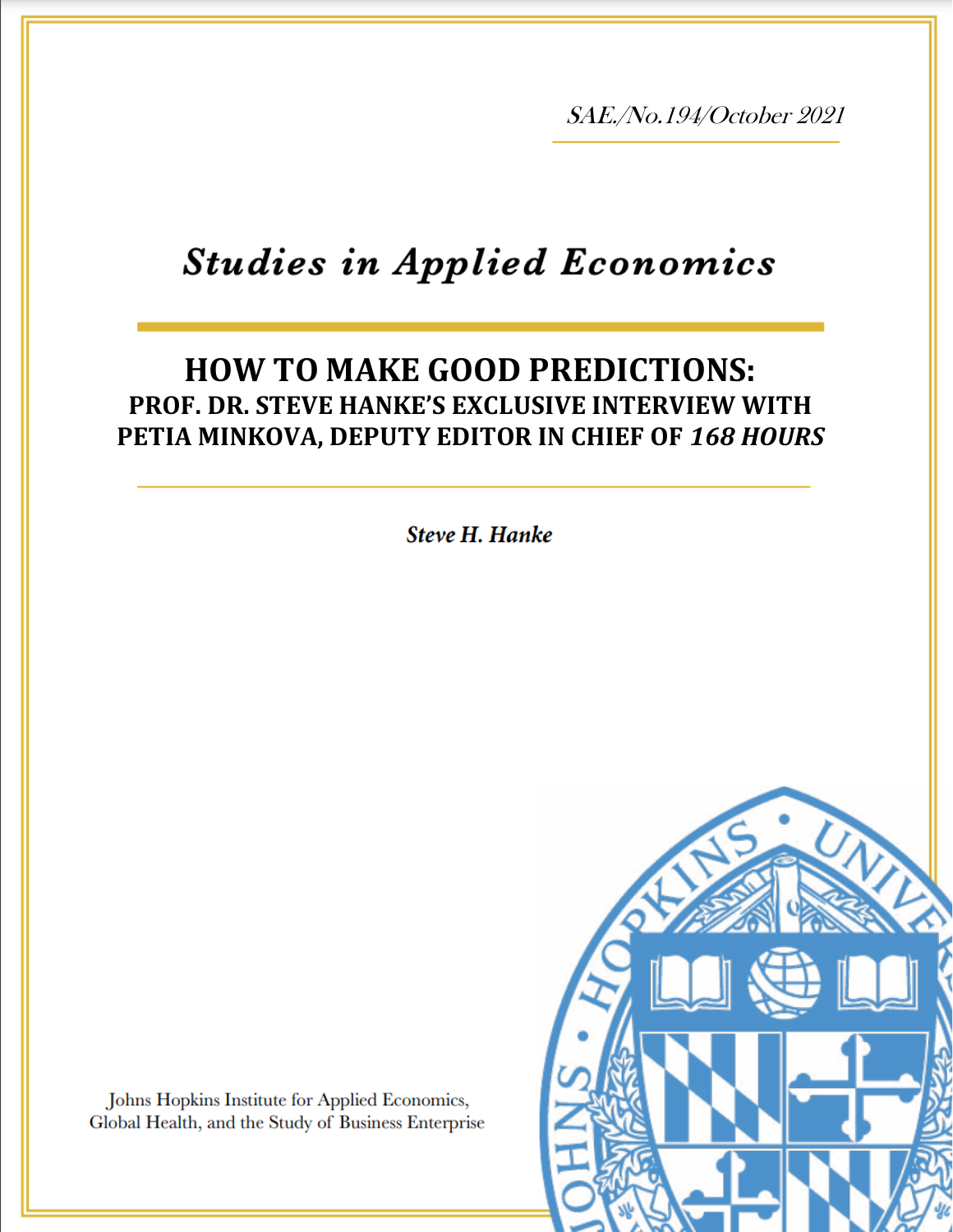### **How to Make Good Predictions: Prof. Dr. Steve Hanke's Exclusive Interview with Petia Minkova, Deputy Editor in Chief of** *168 Hours*

#### **About the Series**

The Studies in Applied Economics series is under the general direction of Prof. Steve H. Hanke, Founder and Co-Director of The Johns Hopkins Institute for Applied Economics, Global Health, and the Study of Business Enterprise (hanke@jhu.edu).

#### **About the Author**

Steve H. Hanke is a Professor of Applied Economics and Founder & Co-Director of the Institute for Applied Economics, Global Health, and the Study of Business Enterprise at The Johns Hopkins University in Baltimore. He is a Senior Fellow and Director of the Troubled Currencies Project at the Cato Institute in Washington, D.C., a Senior Advisor at the Renmin University of China's International Monetary Research Institute in Beijing, a Special Counselor to the Center for Financial Stability in New York, a contributing editor at *Central Banking* in London, and a contributor at *National Review*. Prof. Hanke is also a member of the Charter Council of the Society of Economic Measurement and of Euromoney Country Risk's Experts Panel. In addition, Prof. Hanke serves as a member of the Board of Directors of the United States National Board for Education Sciences.

In the past, Prof. Hanke taught economics at the Colorado School of Mines and at the University of California, Berkeley. He served as a Member of the Governor's Council of Economic Advisers in Maryland in 1976-77, as a Senior Economist on President Reagan's Council of Economic Advisers in 1981-82, and as a Senior Advisor to the Joint Economic Committee of the U.S. Congress in 1984-88. Prof. Hanke served as a State Counselor to both the Republic of Lithuania in 1994-96 and the Republic of Montenegro in 1999-2003. He was also an Advisor to the Presidents of Bulgaria in 1997-2002, Venezuela in 1995-96, and Indonesia in 1998. He played an important role in establishing new currency regimes in Argentina, Estonia, Bulgaria, Bosnia-Herzegovina, Ecuador, Lithuania, and Montenegro. Prof. Hanke has also held senior appointments in the governments of many other countries, including Albania, Kazakhstan, the United Arab Emirates, and Yugoslavia.

Prof. Hanke has been awarded honorary doctorate degrees by the Universidad San Francisco de Quito (2003), the Free University of Tbilisi (2010), Istanbul Kültür University (2012), the Bulgarian Academy of Sciences (2013), Varna Free University (2015), the Universität Liechtenstein (2017), and the D.A. Tsenov Academy of Economics (2018) in recognition of his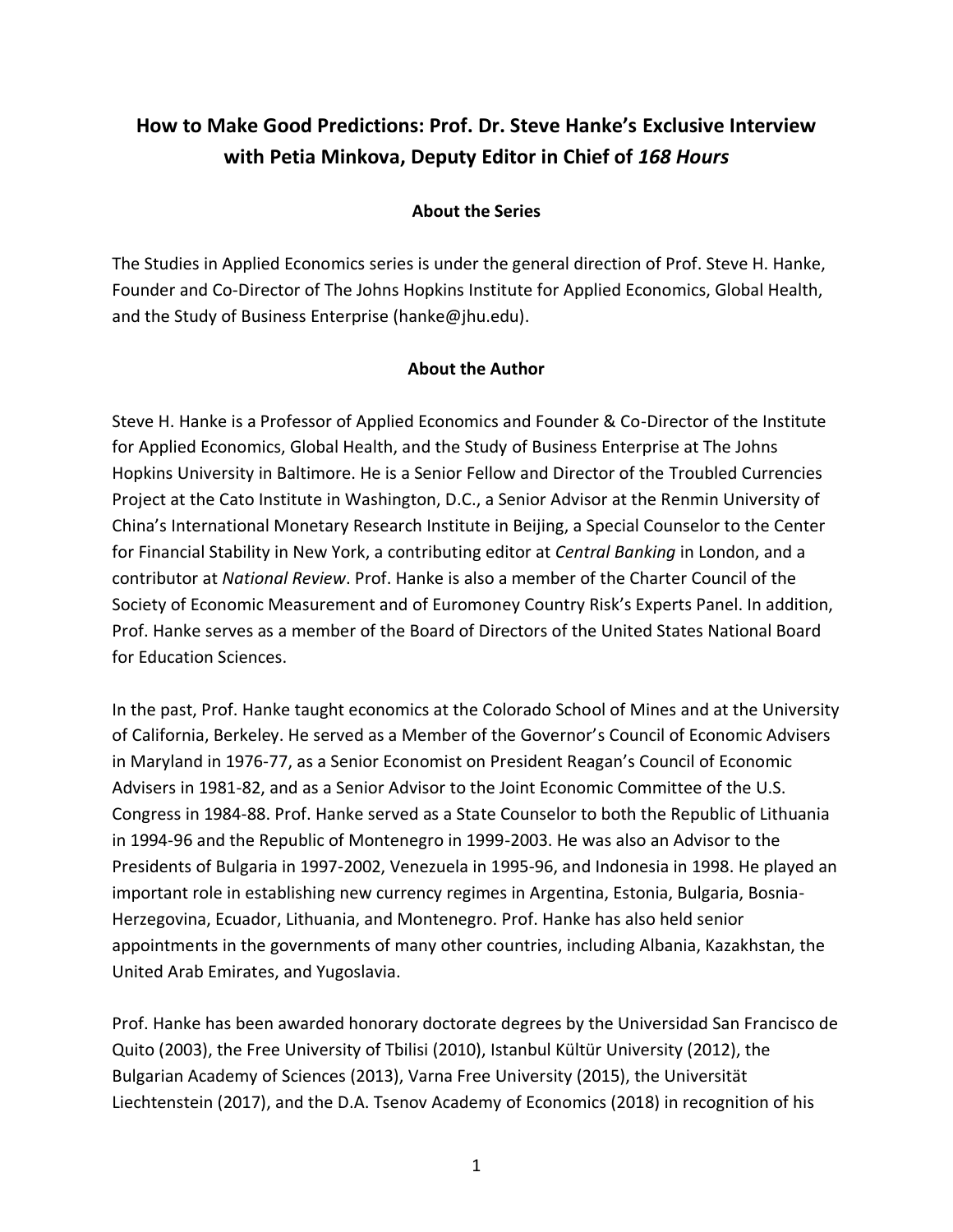scholarship on exchange-rate regimes. He is a Distinguished Associate of the International Atlantic Economic Society, a Distinguished Professor at the Universitas Pelita Harapan in Jakarta, Indonesia, a Professor Asociado (the highest honor awarded to international experts of acknowledged competence) at the Universidad del Azuay in Cuenca, Ecuador, a Profesor Visitante at the Universidad Peruana de Ciencias Aplicadas (the UPC's highest academic honor), and the Gottfried von Haberler Professor at the European Center of Austrian Economics Foundation (ECAEF) in Liechtenstein. In 1998, he was named one of the twenty-five most influential people in the world by World Trade Magazine. In 2020, Prof. Hanke was named a "Knight of the Order of the Flag" by Albanian President Ilir Meta.

Prof. Hanke is a well-known currency and commodity trader. Currently, he serves as Chairman of the Supervisory Board of Advanced Metallurgical Group N.V. in Amsterdam and Chairman Emeritus of the Friedberg Mercantile Group, Inc. in Toronto. During the 1990s, he served as President of Toronto Trust Argentina in Buenos Aires, the world's best-performing emerging market mutual fund in 1995.

Prof. Hanke's most recent books are Zimbabwe: *Hyperinflation to Growth* (2008) and *A Blueprint for a Safe, Sound Georgian Lari* (2010), *Juntas Monetarias para Paises en Desarollo*  (2015), *Currency Boards for Developing Countries: A Handbook* (2015), *Gelişmekte Olan Ülkeler İçin Para Kurullari El Kitabi* (2019), and مجالس الناميةدليل مجالس ֧֧֦֧֦֧֦֧֦֧֦֧֦֧֦֧֦֧֦֧ׅ֧֧֜֜֜֜֜֜֜֞֜֜֞֟֓֡֬֜֓֜

Prof. Hanke and his wife, Liliane, reside in Baltimore and Paris.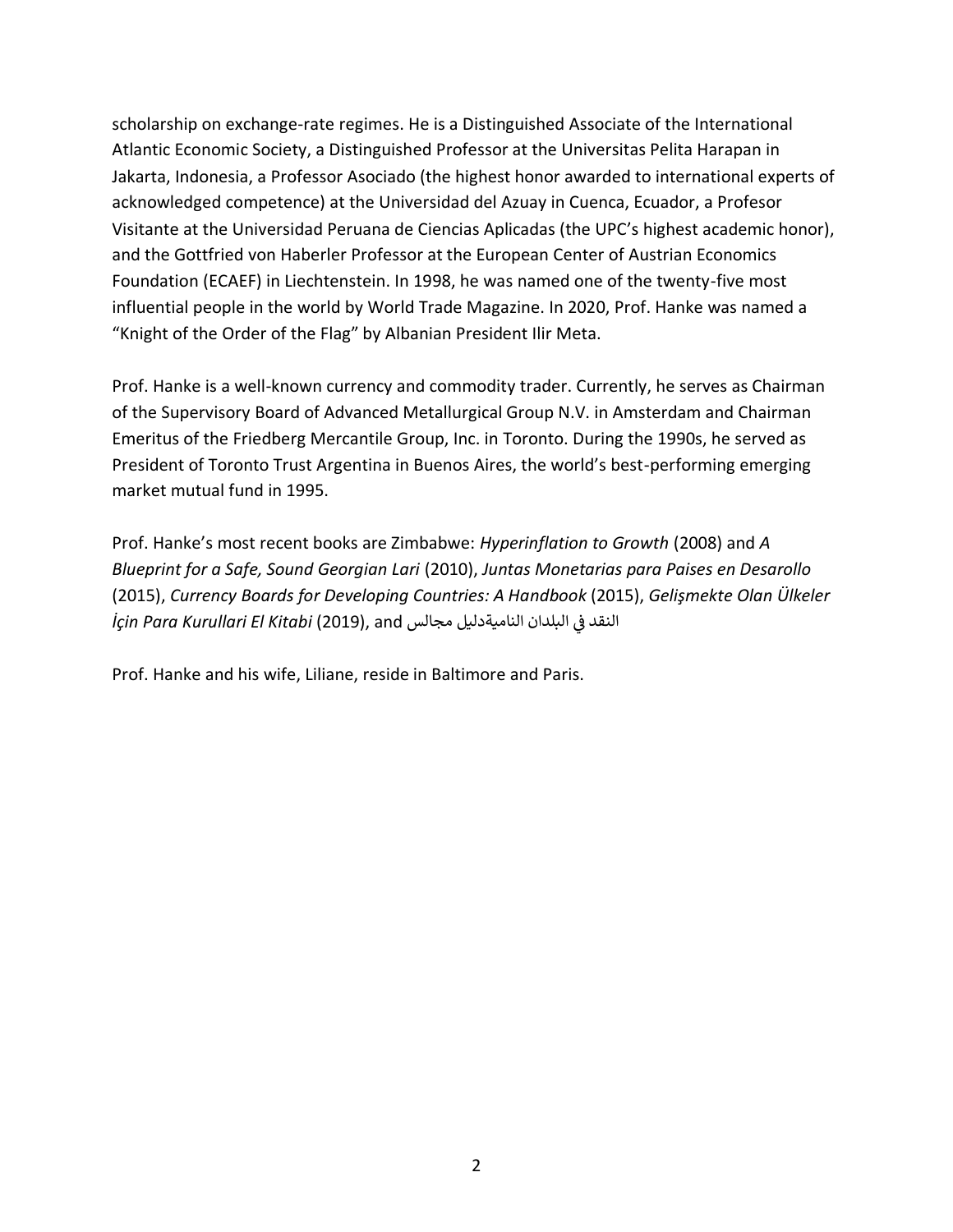#### **How to Make Good Predictions:**

Prof. Dr. Steve Hanke's Exclusive Interview with Petia Minkova, Deputy Editor in Chief of *168 Hours.*



*It's the type of knowledge that is not in books and can't be taught.*

#### **Minkova: What do you think of Steve Forbes citing your work on Bulgaria?**

**Prof. Hanke:** Steve Forbes and I have engaged in discussions about money and currencies for many years. For over 25 years, I was a columnist at Forbes magazine where I wrote many articles about money and finance. Among other things, I presented evidence and argued that currency boards in emerging market countries, like Bulgaria, were always superior to central banks that operate with discretionary monetary policies. As a result, Forbes became a strong currency board advocate. Forbes likes to put Bulgaria in the spotlight because its currency board has been so successful. Indeed, his 2014 book, *Money*, he mentions Bulgaria. Bulgaria also was featured in a television documentary Forbes produced on the history of money.

**Minkova:** Will currency boards again be the protection against inflation and hyperinflation?

**Prof. Hanke:** Yes. The inflation rate in a currency board country roughly mirrors the inflation rate in the country that its currency is anchored to. That is because the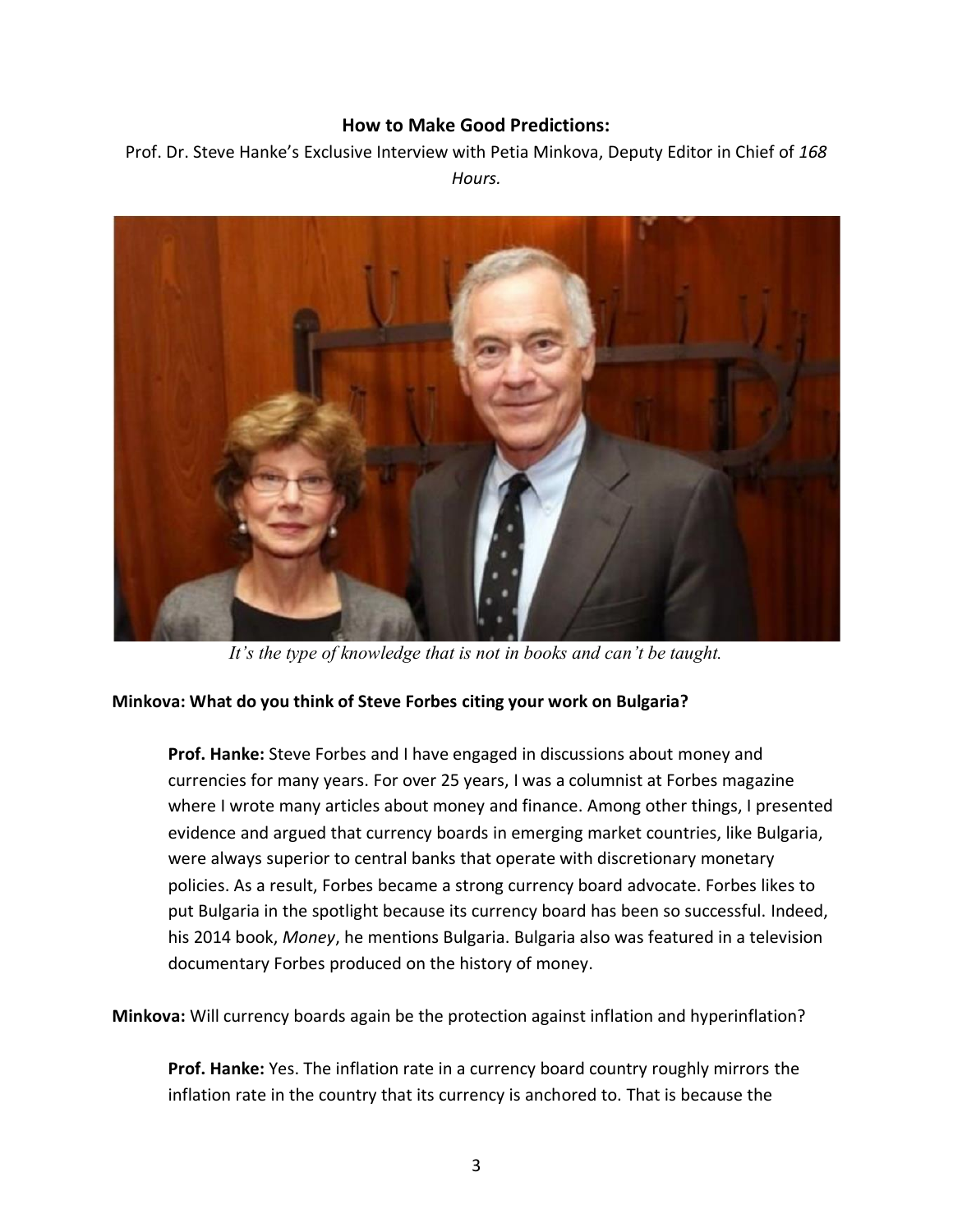currency board's currency is just a clone of its anchor currency. That explains why the inflation rate in Bulgaria roughly mirrors the overall inflation rate in the Eurozone. So, as long as the anchor is sound, the currency board's currency will be sound. That is why I am currently advocating a currency board for both Venezuela and Lebanon, two countries that have recently been in the grip of hyperinflations.



*Prof. Dr. Steve Hanke with his wife*

**Minkova:** Do you think the only effective way to stop inflation is to restrain the growth in the money supply?

**Prof. Hanke:** Yes. My good friend and mentor Nobelist Milton Friedman was right. Inflation is always linked to the rate of growth in the money supply. It is money that provides the fuel for inflation. So, the only way to slow down inflation is to slow down the growth in the money supply. And the best way for emerging market countries to control inflation is to tie their currencies to a sound, non-inflating anchor currency via a currency board.

**Minkova:** What is your inflation forecast for the major economies and Bulgaria?

**Prof. Hanke:** In general, the growth in the money supply, broadly measured, has surged since the COVID pandemic started in February 2020. In the U.S., the growth in the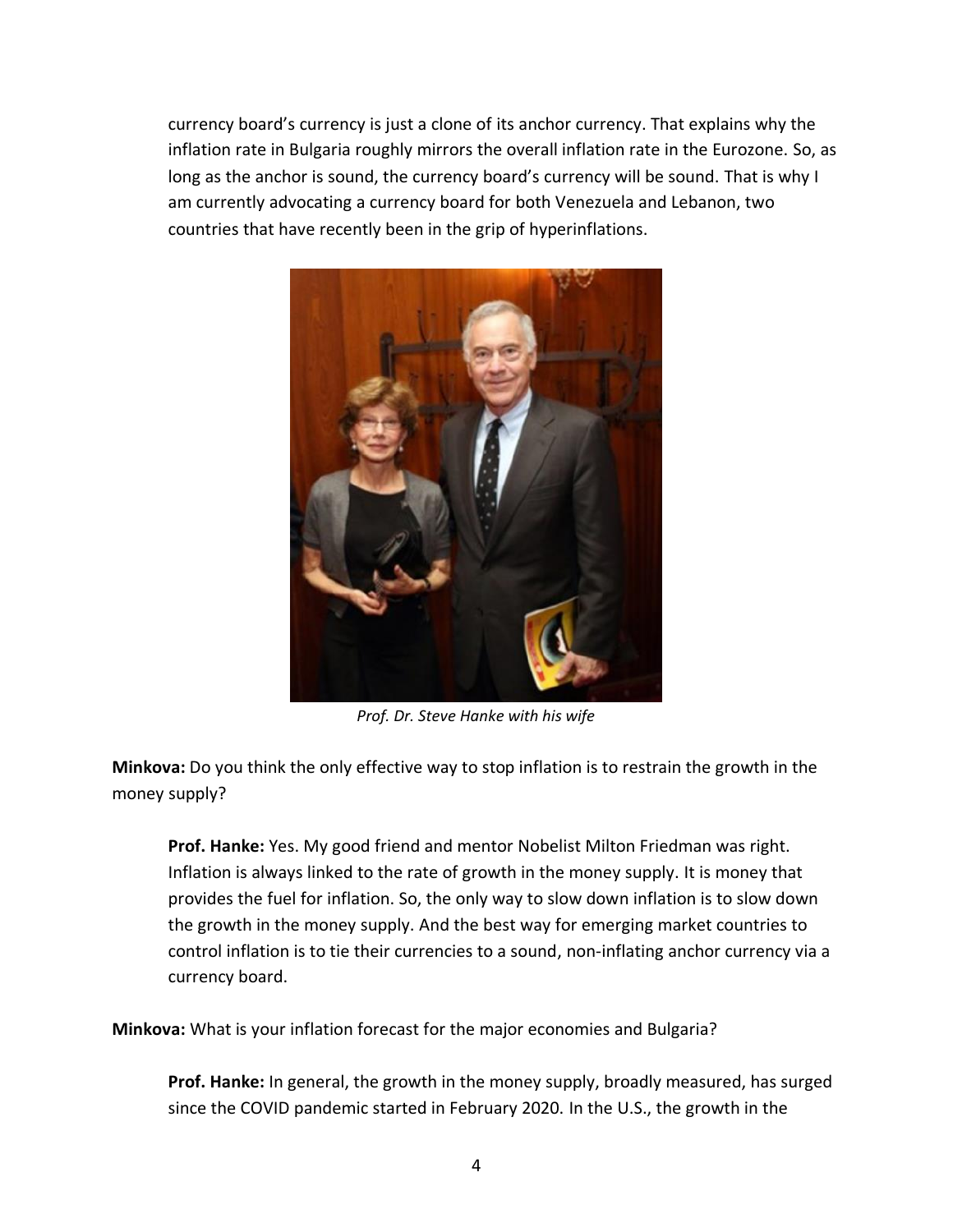money supply has been the most dramatic, with broad money growing by almost 35%. In the Eurozone, the growth in the money supply has been much more modest, a little over 14%. In China, broad money has grown at a little over 13%, and in Japan, it has only grown by about 11%. Given these increases in the money supply and adjusting them for the anticipated increases in the demand for money, I am forecasting the following inflation rates for 2022: U.S.A. (5%-6%), Eurozone (3%), China (1.75%), and Japan (1%). As for Bulgaria, since the lev is tied to the euro via the currency board, the inflation will be roughly the same as the Eurozone's 3%.

**Minkova:** How can ordinary people protect their savings in such a situation?

**Prof. Hanke:** There are many ways to protect one's savings. My advice would depend on each person's particular details. That said, one sure way to protect savings from the ravages of inflation is to purchase government bonds that are indexed to inflation. With indexed bonds, if inflation goes up, the bonds' principal and interest payments go up lock-step with inflation. So, investors are protected from inflation. Back in February and in anticipation of more inflation in the U.S., I purchased some U.S. Treasury bonds that are indexed to inflation. Those bonds protect my investment from inflation and will also generate a nice profit if my inflation forecast is correct.

**Minkova:** The question is, how did you guess? (Related to El Salvador)

**Prof. Hanke:** You pose a very interesting question. On the one hand, I never guess about anything. First, I employ economic principles, simple models, and facts at my disposal to reach a conclusion. That is the craft that I have learned in over 65 years of investing and trading. On the other hand, I always "guess." Over the years, I have acquired a great deal of what Michael Polanyi termed "tacit knowledge." It's the type of knowledge that is not in books and can't be taught. It is the kind of knowledge you acquire by watching and listening. It is difficult to define, but it is similar to what people often term "intuition." So, after I objectively analyze a problem, I then make a "guess." And my tacit knowledge has proven to give me the ability to often "guess" the correct answer. This is the all-important art of my craft.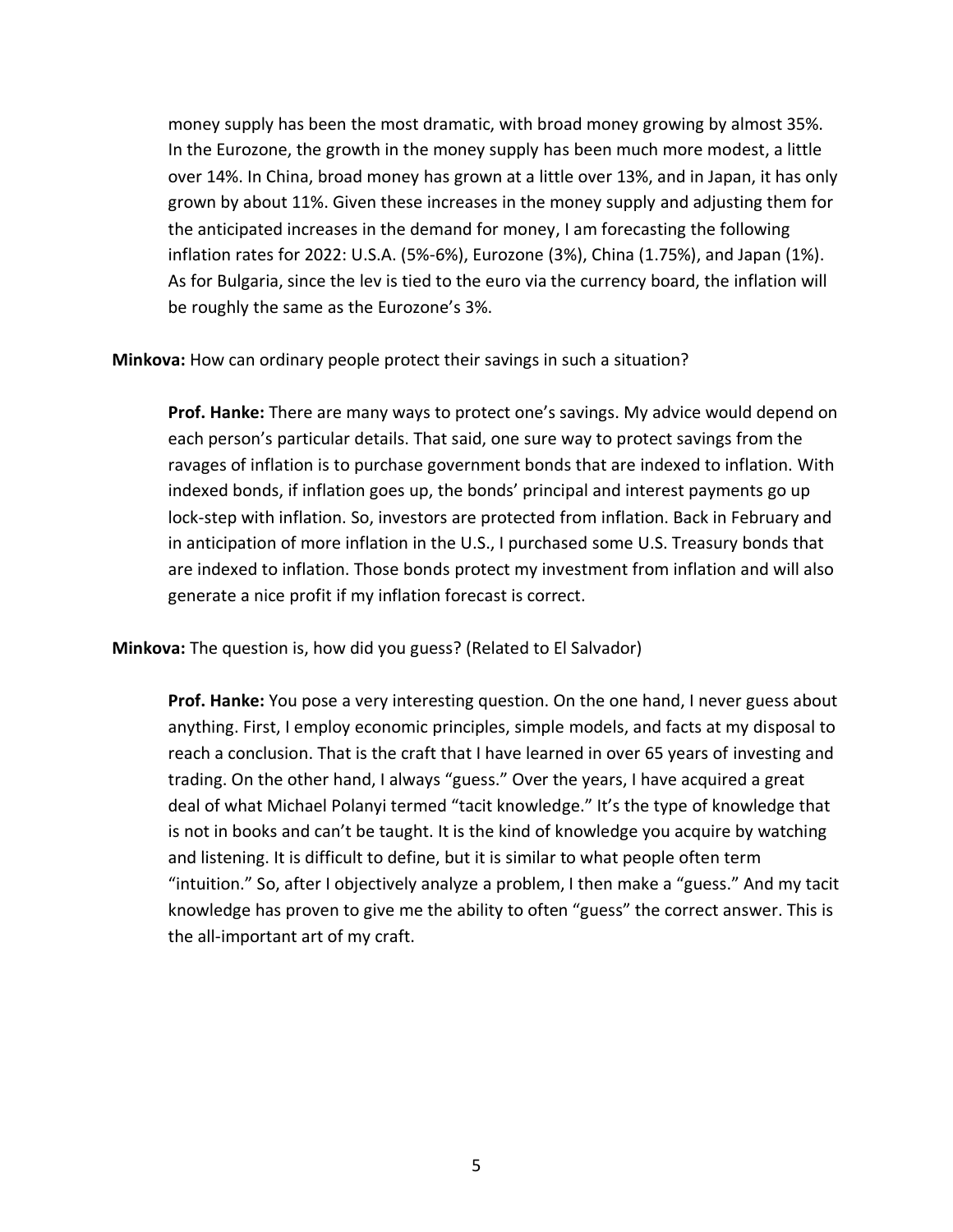

**Minkova:** How do you keep track of so many details in so many different countries?

**Prof. Hanke:** Ironically, simplicity is the answer. Next to honesty, simplicity is the most important thing in business and banking. To keep things simple, the secret is to know what the essential elements are and how they fit together. I learned the wisdom of simplicity and how to trade at my grandfather Hanke's knee, when I was a country boy growing up in the state of Iowa. That is the state where the tall corn grows. My grandfather had a rather large agricultural operation. It had many moving parts that were stretched across the United States. He made things tick like a Swiss clock because he kept things simple. Even as a young boy, I could understand the basics of how his operation worked. I also learned another important lesson from my grandfather: the harder you work, the luckier you become.

**Minkova:** What is the algorithm of your thinking? (This is about inflation in the U.S.)

**Prof Hanke:** The most reliable way to forecast inflation is with a very simple equation that was first formulated by the great American economist Irving Fisher in 1911. It's called the equation of exchange. When it comes to macroeconomics, I always tell my students that Fisher's equation is a theory of everything. Forget all the fancy modern algorithms. They don't work. Your question reminds me of an aspect of my work that has served me well and saved me a great deal of time and money. When I am faced with a problem, I always go back to see what the great ones from the past have had to say about whatever the problem is that I happen to be grappling with.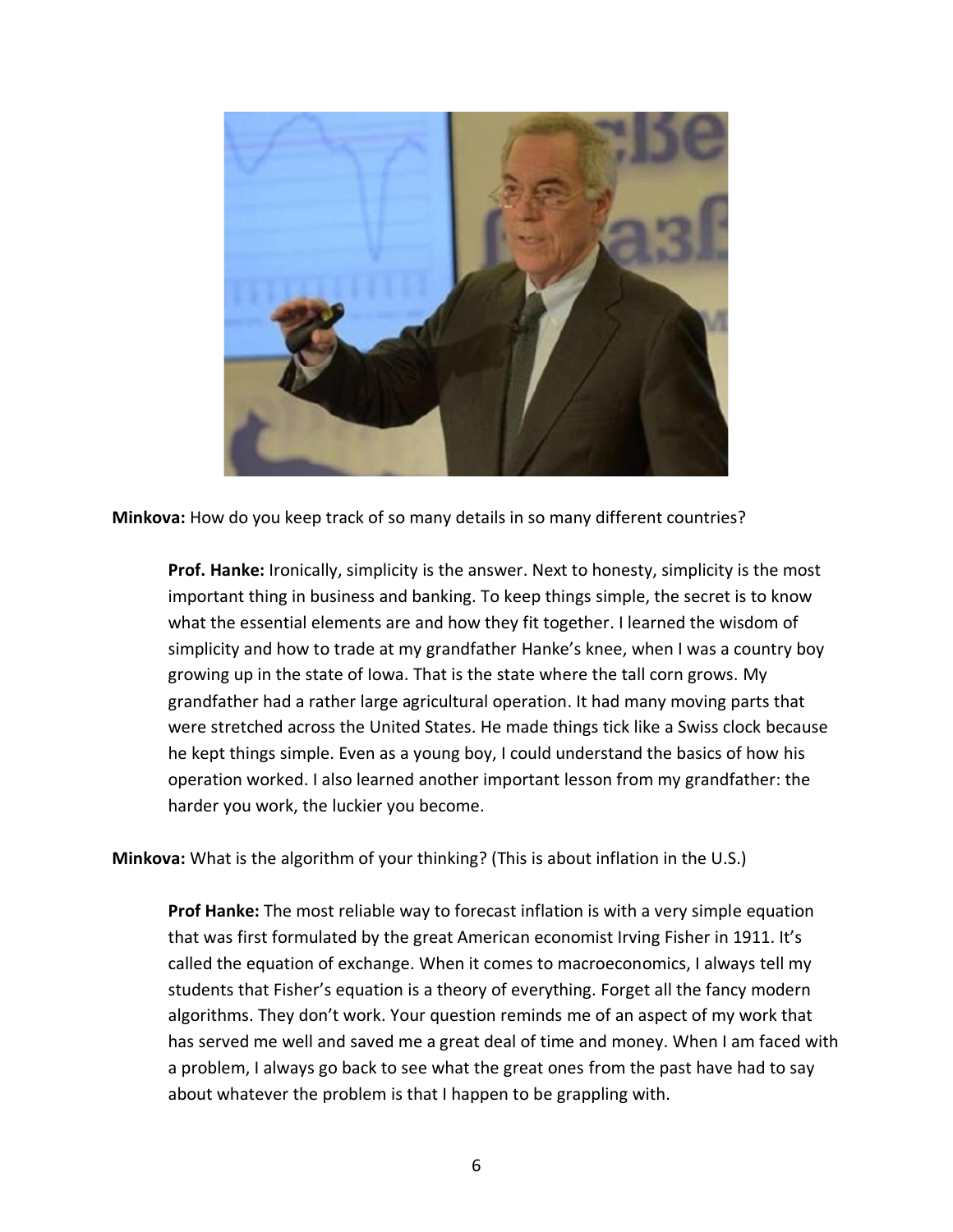**Minkova:** Do you have a great team?

**Prof. Hanke:** Yes. My main collaborator happens to be Mrs. Hanke. She is not an economist, but rather a Parisian, a philosopher, and a literary critic. Mrs. Hanke covers all of the cultural and geopolitical aspects of what is, in fact, a truly joint enterprise. Interestingly, the cultural and geopolitical aspects are often the most important. Fortunately for me, I have the pleasure and benefit of Mrs. Hanke's knowledge and wise counsel every day of the week. For day-to-day operations, I rely on around 30 first-rate assistants who operate as apprentices. With my assistants, I keep things very simple and do not tolerate mistakes, even tiny mistakes. I teach my assistants the meaning of a "precision drill." That is why they all will become highly successful journeymen, and some might even become masters of the craft. I also have a network of trusted contacts throughout the world. When I need something in Latin America, Europe, China, or elsewhere, I can pick up the phone and obtain whatever I might need without problems.



**Minkova:** Do you know everything with such precision because of your contacts with some of the most influential people on Wall Street?

**Prof. Hanke:** To some degree, the answer is "yes." But, there are several things to keep in mind. You have to know what information you are looking for and what questions to ask. Then, you have to know who to ask. That is the hard part. There are surprisingly few